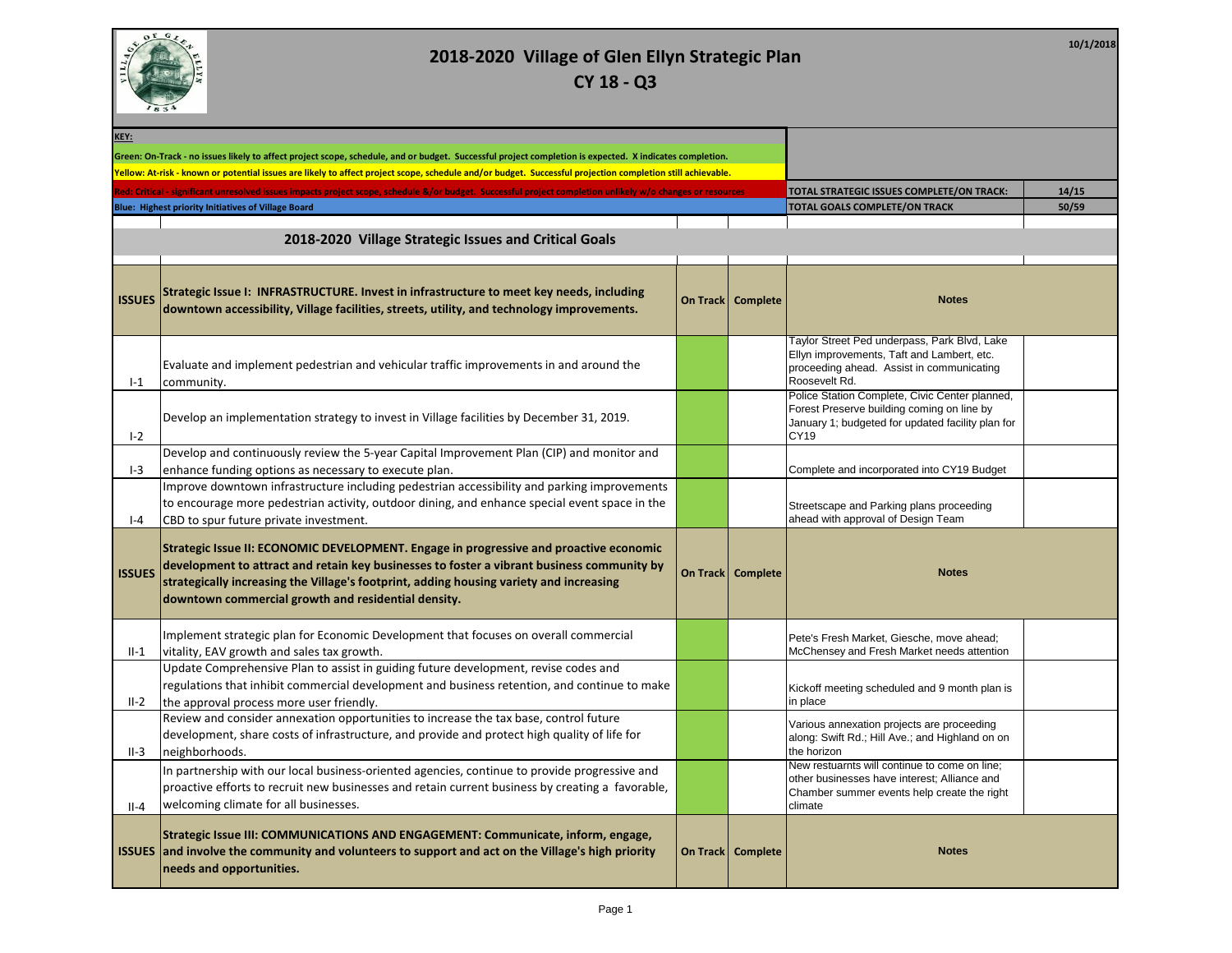

| <b>CY 18 - Q3</b> |  |  |  |
|-------------------|--|--|--|
|-------------------|--|--|--|

| Develop and utilize a comprehensive communications plan to educate and inform the<br>community and continue to implement a management strategy that mandates responsiveness |  |                     |                                                                                                    |  |
|-----------------------------------------------------------------------------------------------------------------------------------------------------------------------------|--|---------------------|----------------------------------------------------------------------------------------------------|--|
|                                                                                                                                                                             |  |                     |                                                                                                    |  |
|                                                                                                                                                                             |  |                     | Plan is in place including social media and other                                                  |  |
|                                                                                                                                                                             |  |                     | tools; community survey being utilized regularly;                                                  |  |
| and convenience.<br>$III-1$                                                                                                                                                 |  |                     | new webiste will be key component of plan.                                                         |  |
| Utilize multiple communication tools to ensure the Village is engaged with residents,                                                                                       |  |                     | Continue to find new wasy to engage                                                                |  |
| businesses, and intergovernmental partners.<br>III-2                                                                                                                        |  |                     | stakeholders                                                                                       |  |
| Communicate the strategic plan and priorities and ensure the Village Board and Boards and                                                                                   |  |                     |                                                                                                    |  |
|                                                                                                                                                                             |  |                     |                                                                                                    |  |
| III-3<br>Commissions are aligned.                                                                                                                                           |  |                     | Quarterly updates on website.<br>Completed a more formal communication plan to                     |  |
|                                                                                                                                                                             |  |                     | volunteers, Village President meets with chairs a                                                  |  |
| Recruit and identify meaningful roles for volunteers.<br>$III-4$                                                                                                            |  |                     | few times a year.                                                                                  |  |
|                                                                                                                                                                             |  |                     |                                                                                                    |  |
| Strategic Issue IV: FINANCIAL SUSTAINABILITY. Grow revenue and focus spending in line with                                                                                  |  |                     |                                                                                                    |  |
| ISSUES anticipated resources to meet the highest priority needs and maintain the Village's AAA bond                                                                         |  | On Track   Complete | <b>Notes</b>                                                                                       |  |
| rating.                                                                                                                                                                     |  |                     |                                                                                                    |  |
|                                                                                                                                                                             |  |                     |                                                                                                    |  |
|                                                                                                                                                                             |  |                     | Evaluating contracts: EMS, Refuse, water rates;                                                    |  |
| Evaluate new revenue concepts and cost controls that continue to deliver high quality services                                                                              |  |                     | Evaluating revenue options: Food and Beverage                                                      |  |
| and necessary capital investment.<br>$VI-1$                                                                                                                                 |  |                     | Tax, storm water fee, and building permit fees                                                     |  |
| Complete financial monitoring including annual audits, five-year forecast, CIP, and Scorecard as                                                                            |  |                     |                                                                                                    |  |
|                                                                                                                                                                             |  |                     |                                                                                                    |  |
|                                                                                                                                                                             |  |                     |                                                                                                    |  |
| appropriate to maintain long-term financial stability.<br>$VI-2$                                                                                                            |  |                     | Continues annually                                                                                 |  |
| Ensure maximum productivity and efficiency by reviewing staffing allocations, creating                                                                                      |  |                     | Focused on retention and results. Succession                                                       |  |
|                                                                                                                                                                             |  |                     | planning is ongoing within all departments.                                                        |  |
| succession plans, motivating employees by focusing on talent development and training to                                                                                    |  |                     | Performance reviews and talent management                                                          |  |
| empower the greatest asset in the organization: employees.<br>$VI-3$                                                                                                        |  |                     | meetings set for Q4.                                                                               |  |
| Strategic Issue V: Village Links/Reserve 22 mission is to enhance the quality of life in Glen                                                                               |  |                     |                                                                                                    |  |
| ISSUES   Ellyn by offering outstanding recreational and dining opportunities, while providing storm                                                                         |  | On Track Complete   | <b>Notes</b>                                                                                       |  |
| water protection, at no costs to the taxpayer.                                                                                                                              |  |                     |                                                                                                    |  |
|                                                                                                                                                                             |  |                     | Challegning weather year, profits are down,                                                        |  |
| Develop and implement business goals and growth options to maximize profits without<br>$V-1$                                                                                |  |                     | need strong fall, but likely not meeting goals this                                                |  |
| sacrificing overall quality or resident/community benefits.                                                                                                                 |  |                     | year.                                                                                              |  |
|                                                                                                                                                                             |  |                     | New Management team on board and driving                                                           |  |
| $V-2$                                                                                                                                                                       |  |                     | results. Met quality goals as rated on social                                                      |  |
| Reposition Reserve 22 with renewed focus on quality and consistent food and service.                                                                                        |  |                     | media.                                                                                             |  |
|                                                                                                                                                                             |  |                     |                                                                                                    |  |
| $V-3$<br>Sustain the financial stability of the business through capital planning and cash reserve policies.                                                                |  |                     | Cash reserve policy modified, 10-year capital<br>plan finalized, and budget plan for CY19 drafted. |  |
|                                                                                                                                                                             |  |                     |                                                                                                    |  |
| Develop a comprehensive marketing plan and ensure communication and alignment between<br>$V - 4$                                                                            |  |                     | New Marketing Strategist current executing new                                                     |  |
| Recreation Commission and Village Board.                                                                                                                                    |  |                     | plan.                                                                                              |  |
|                                                                                                                                                                             |  |                     |                                                                                                    |  |
|                                                                                                                                                                             |  |                     |                                                                                                    |  |
|                                                                                                                                                                             |  |                     |                                                                                                    |  |
|                                                                                                                                                                             |  |                     |                                                                                                    |  |
|                                                                                                                                                                             |  |                     |                                                                                                    |  |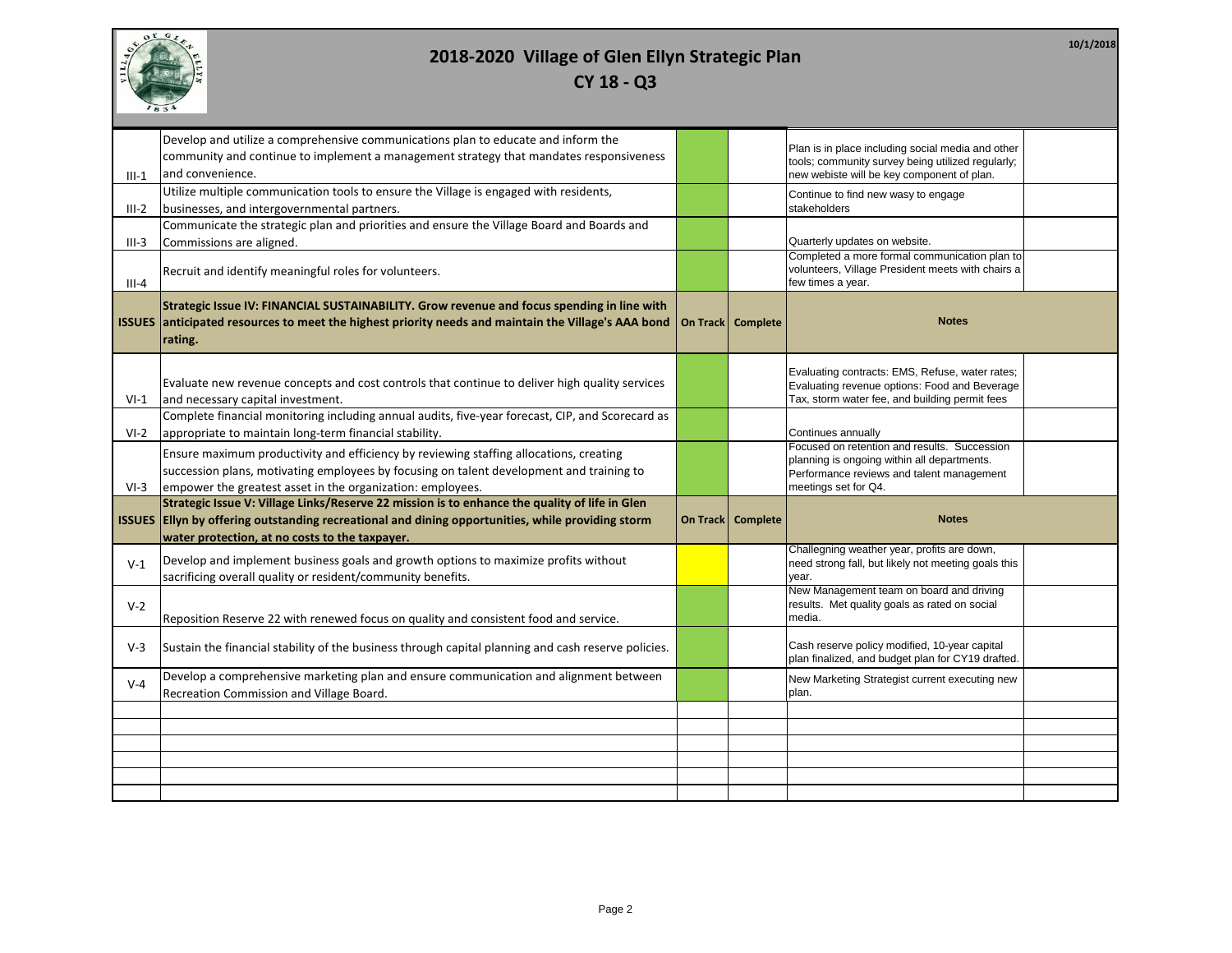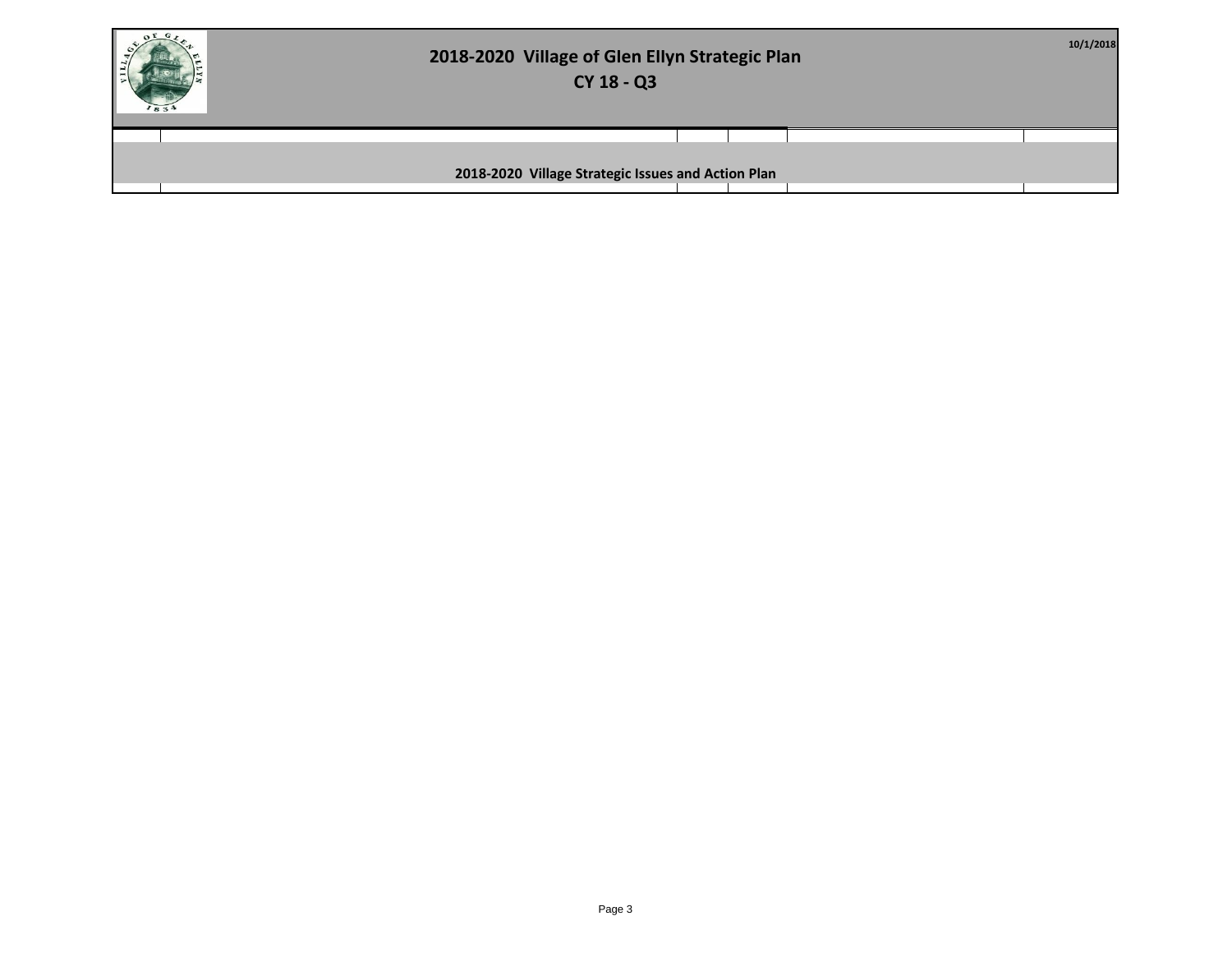

| Goal # | <b>Action Steps</b>                                                                                                                                                                                                                                                                     | On track | Complete Comments                                                                                                                                | Dept.                           |
|--------|-----------------------------------------------------------------------------------------------------------------------------------------------------------------------------------------------------------------------------------------------------------------------------------------|----------|--------------------------------------------------------------------------------------------------------------------------------------------------|---------------------------------|
| $l-1a$ | Construct the pedestrian underpass on Taylor St. by December 2018.                                                                                                                                                                                                                      |          | Project scheduled this fall, completion by<br>December 31.                                                                                       | PW/<br>Admin                    |
| $I-1b$ | Complete Phase I engineering design and submit grants for the pedestrian tunnel and renovated or<br>new train station by January 1, 2019.                                                                                                                                               |          | Team selected 18 month process to finalize<br>design and identify funding sources. CMAQ<br>application is due January 2019.                      | <b>P&amp;D/</b><br>PW/<br>Admin |
| $l-1c$ | Design and construct Roosevelt Rd. access improvements for the Baker Hill shopping center as well as<br>improved access south of Roosevelt Rd by December 2019.                                                                                                                         |          | Finalizing IDOT submittal, design in fall, spring<br>construction ideally.                                                                       | PW/<br>Admin                    |
| $I-2a$ | Complete the renovations of the Civic Center including overseeing the Innovation DuPage build-out on<br>time and on budget by April 2019.                                                                                                                                               |          | Expected the GMP by end of July. Construction<br>set to begin in November to include HVAC<br>improvements.                                       | All                             |
| $I-2b$ | Build out the salt dome space at the Forest Preserve Building and facilitate the McKee House<br>Preservation group on plans to save this historic structure by April 2019.                                                                                                              |          | Expecting Forest Preserve to move out by<br>january 1; prepare building for winter 2019/20                                                       | PW/<br>Admin                    |
| $I-2c$ | Complete and monitor GWA infrastructure projects including Combined Heat and Power (CHP) and<br>Facilities Improvement Project (FIP) by November 2019.                                                                                                                                  |          | CHP completed, but monitoring is ongiong.<br>Phase I of Facility Project substantially<br>completed by April 2018; Phase II by November<br>2019. | PW                              |
| $I-2d$ | Update the annual facilities plan that ensures annual investment in Village facilities including Fire<br>Stations, Police Station, Public Works, Village Links, and History Center by December 2018.                                                                                    |          | Plan included in budget with recommendation<br>to update long term facilities plan for all<br>buildings by December 2019.                        | Admin                           |
| $I-3a$ | Execute the Capital Improvement Plan (CIP) including IT improvements, facility improvements, and<br>equipment replacement by Jan. 1, 2019.                                                                                                                                              |          | Reoccurring annually.                                                                                                                            | All                             |
| $I-3b$ | Develop and begin to implement the Roosevelt Road water main replacement project by November<br>2019.                                                                                                                                                                                   |          | Phase I (Nicoll Way to IL-53) Engineering<br>Underway, Phase I Construction in 2018                                                              | PW                              |
| $I-Aa$ | Design and update utility and streetscape improvements in CBD to enhance critical commercial area to<br>allow further private investment and improve quality of life by December 2019.                                                                                                  |          | CBD Utility Study completed, revised budget set<br>at \$12-14M; design team (Civil Tech) hired to<br>start the project.                          | PW/Admin                        |
| $I-4b$ | Evaluate parking garage alternatives as well as economic development partnerships that would increase<br>parking in the downtown by October 2019. Village Board provided further direction to proceed with<br>plans to construct a parking garage behind the Civic Center by June 2020. |          | Hired desgin team in November, kickstart<br>project this fall.                                                                                   | P&D/<br>Admin                   |
| $I-4c$ | Execute implementation of the Village way finding plan by December 2019.                                                                                                                                                                                                                |          | Implementing plan this fall, to be completed by<br>end of year.                                                                                  | P&D/PW                          |
|        |                                                                                                                                                                                                                                                                                         |          | TOTAL COMPLETE/ON TARGET=TOTAL: 12                                                                                                               |                                 |

Page 4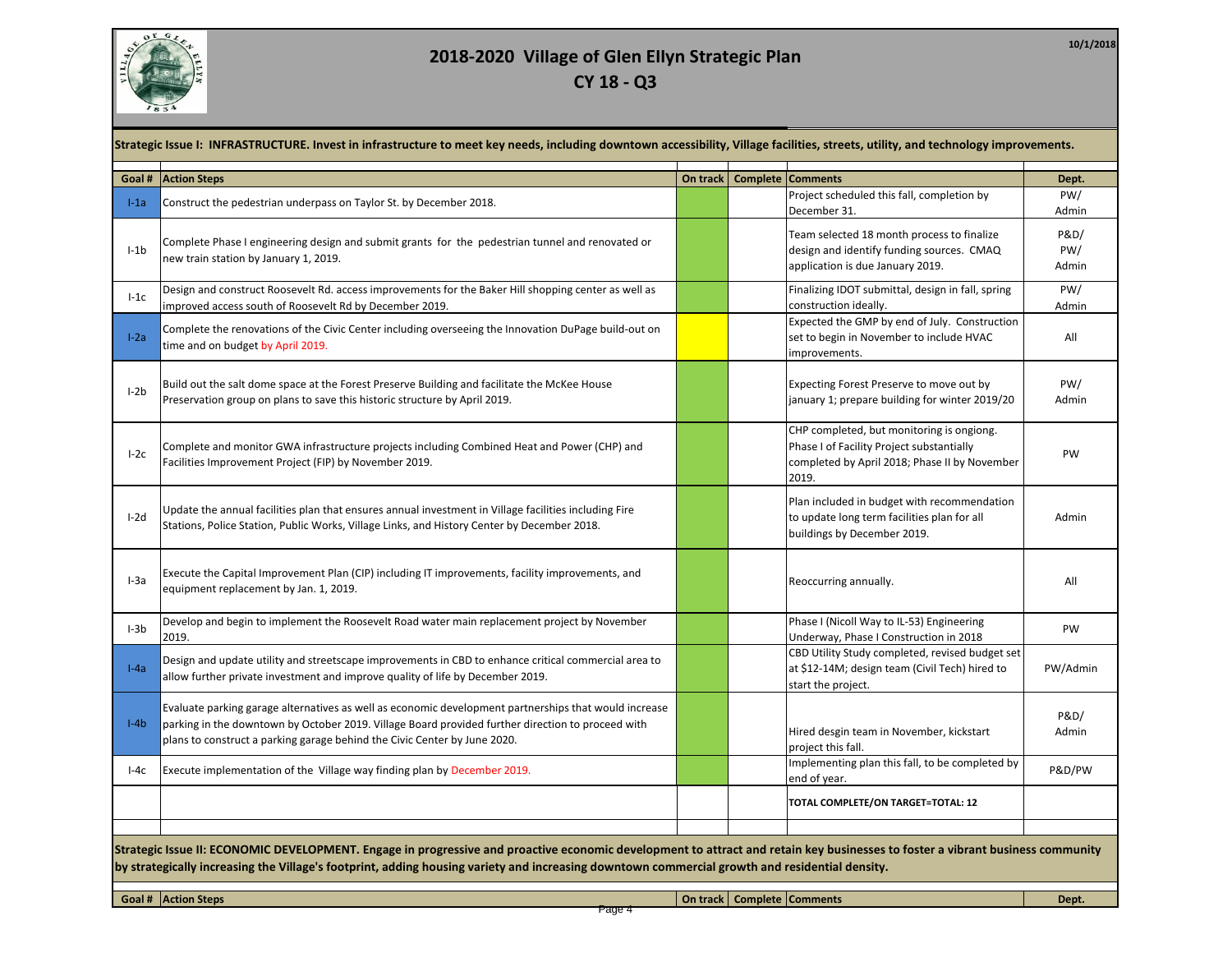

II-1a Focus on key development sites in the CBD and move forward with Giesche and McChesney sites and other underutilized parcels by December 31, 2018. Preliminary plans for Giesche have been received, Developer has purchased property and working on final plans. No update on McChesney P&D/ Admin II-1b Review plans and work with Pete's Fresh Market to ensure their project is completed by February 2019. project prceeding. P&D/ Admin  $II-1C$ Execute the Economic Development plan including TIF promotion, Awards program, business retention, as well as market village events, business education opportunities and available sites and monitor annually by December 31, 2018. Efforts continue on all fronts; business recruitment and retention efforts focused on award program, TIF Districts promotion, and development review…. P&D/ Admin II-2a Engage the community in a process and update the Village's Comprehensive Plan by May 2019. Project has begun, downtown denisty question to be presented to VB by end of year. Final plan to be completed by May. P&D II-2b Implement an online building permit system to provide customer flexibility and improved service by<br>February 2019. Staffing issues have delayed this project P&D II-2c |<br>Review and modify zoning code, sign code, building codes, and ARC guidelines to create more flexibility for businesses by March 2019. Zoning Code modifications approved by VB; Sign Codes to be finalized in fall 2018, building and ARC codes scheduled for Q1 2019. P&D II-3a Embrace residential and commercial annexation opportunities: \* Finalize the annexation of the industrial properties on the north side of Hill Ave. by October 1, 2018. \*Finalize the annexation of DuPage Forest Preserve between Crescent and St. Charles by March 1, 2018.- Complete \*Finalize the annexation of the development on Swift Rd. through the existing pre-annexation agreement by August 1, 2019. \*Continue to pursue annexation on Cumnor, Acorn and Fairway by October, 2019. \* Continue to pursue annexation of areas near GWA by March, 2019. Hill Ave. should be finalized in August on north side of street, south side may take longer; St. Charles Forest Preserve approved by VB; Swift Rd. is moving forward; Cumnor/Acorn is proceeding ahead; GWA on hold temporarily. P&D/ Admin II-4a Grow business relationships with economic development partners, including but not limited to, Alliance of Downtown Glen Ellyn, Glen Ellyn Chamber of Commerce, Choose DuPage, College of DuPage, Glen Ellyn Public Library, DuPage Convention, and Visitors Bureau. Ongoing. Assist with events, Innovation DuPage, marketing and communications, support COD initiatives…. P&D/ Admin II-4b Develop a plan to include the new Innovation DuPage in our business recruitment and retention efforts by January 2019 and implement plan by April 2019 Machines recruitment and recention enorgy and providing issues material in the problem of the Adminited Adminited Adminited by January 2019 and implement plan by April 2019  $II-4c$ Consider including additional green space (plaza/pocket parks/fire pits), sidewalk cafes, a sound system, improved alleys and parking lots, and enhanced lighting in the CBD as part of the streetscape improvements being considered by October 2018. CBD Utility Study In Progress, Will be included in Streetscape Plan Admin/ PW II-4d Partner with the Chamber and the Alliance on opportunities to encourage CBD businesses to extend hours by increasing pedestrian traffic and customers through special events and activities. Ongoing. Events and new restaurants and retail shops are achieving that goal, slowly. P&D/ Admin II-4e Monitor and promote a balanced approach to meeting the parking needs of the community and work with the business community to educate and collaborate on solutions by November 2018. Short term parking ideas such as signage, private use, valet parking, and enforcement modifications being implemented. Admin/Police/Fin **TOTAL COMPLETE/ON TARGET=TOTAL: 12 Strategic Issue III: COMMUNICATIONS AND ENGAGEMENT. Communicate with, educate and involve the community and volunteers to support and act on the Village's high priority needs and opportunities.** Page 5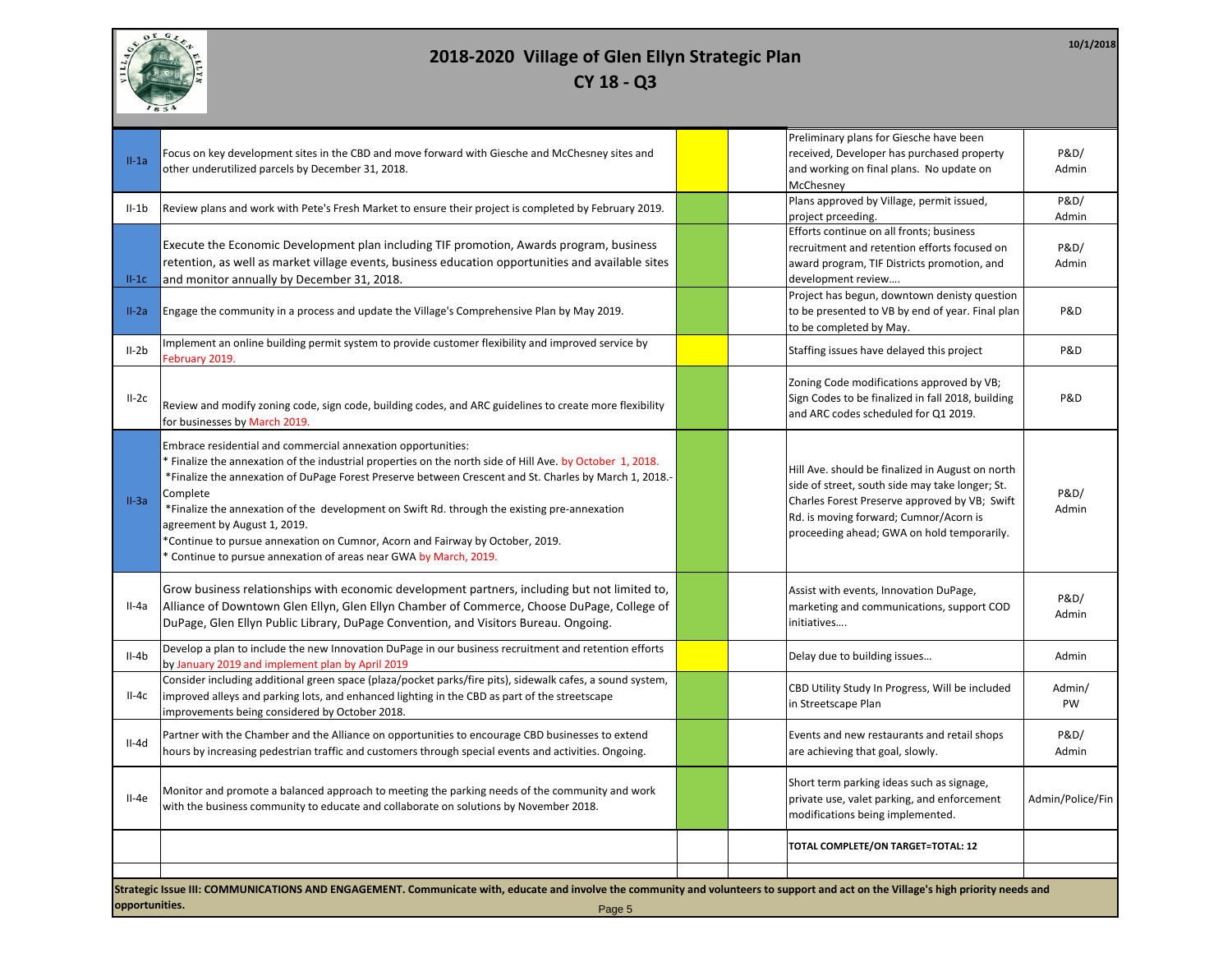

| Goal #     | <b>Action Steps</b>                                                                                                                                                                                                      | On track | <b>Complete</b> | <b>Comments</b>                                                                                                                                                                                                                                                                                                                                                                        | Dept.        |
|------------|--------------------------------------------------------------------------------------------------------------------------------------------------------------------------------------------------------------------------|----------|-----------------|----------------------------------------------------------------------------------------------------------------------------------------------------------------------------------------------------------------------------------------------------------------------------------------------------------------------------------------------------------------------------------------|--------------|
| III-1a     | Educate and promote the community survey as part of the strategic planning process by March 2018.                                                                                                                        |          | X               | Survey completed in October 2017.                                                                                                                                                                                                                                                                                                                                                      | Admin        |
| $III - 1b$ | Conduct emergency preparedness drill annually in the new EOC and continue to promote Reverse 911<br>system, radio station, cable station for emergency communication. Auguat Drill                                       |          |                 | Scheduled for October 2018.                                                                                                                                                                                                                                                                                                                                                            | PD/<br>Admin |
| $III-1C$   | Continue philosophy that all customers are responded to by the village within two business days with an<br>acknowledgement of their request. -Ongoing                                                                    |          |                 | Ongoing. Periodic review in place                                                                                                                                                                                                                                                                                                                                                      | All          |
| $III-1d$   | Develop an annual joint marketing plan with the Chamber and Alliance focused on special event<br>promotion annually by end of February.                                                                                  |          |                 | Reoccurs annually.                                                                                                                                                                                                                                                                                                                                                                     | Admin        |
| $III-2a$   | Increase customer convenience, interaction, and improve transparency by enhancing the functionality of<br>the Village website by May 2019.                                                                               |          |                 | VB approved, timeline being developed.                                                                                                                                                                                                                                                                                                                                                 | Admin        |
| $III-2b$   | Monitor the success of the PW service request system and evaluate alternatives for other departments<br>to utilize by December 2018.                                                                                     |          |                 | Admin to lead this effort with Finance, Property<br>Maintenance, and Police Records.                                                                                                                                                                                                                                                                                                   | Admin/PW     |
| $III-2c$   | Continue to evaluate and increase opportunities for partnership with intergovernmental entities.<br>Ongoing                                                                                                              |          |                 | COD: ID, Culinary Partnership Village Links; Park<br>District: reviewing property ownership, capital<br>projects; Library: capital projects, financial<br>support: Schools: Space needs assistance, HS<br>capital and parking collaboration; IGA with SD<br>41 for water main; Lombard IGA with Hill Ave.<br>water main project; Forest Preserve: Salt<br>Storage, stromwater projects | Admin        |
| III-2d     | Enhance social media presence and cable channel utilization as communication tools by July 2019.                                                                                                                         |          |                 | Village is using various social media platforms<br>effectively ; budgeted improvements to cable<br>equipment for CY19                                                                                                                                                                                                                                                                  | Admin        |
| $III-3a$   | Communicate the 2018-20 Strategic Plan and incorporate goals into the annual budget process -Ongoing.                                                                                                                    |          | Х               |                                                                                                                                                                                                                                                                                                                                                                                        | Admin        |
| III-4a     | Encourage voter turnout by promoting Town Hall Meetings and the election process by October 2018.                                                                                                                        |          |                 | Working with Civic Betterment Party to<br>promote activities as appropriatet.                                                                                                                                                                                                                                                                                                          | Admin        |
| III-4b     | Continue to educate potential commissioners and recruit volunteers for meaningful roles on Boards and<br>Commissions and work with the Alliance and Chamber to foster volunteerism for special events by May<br>1, 2018. |          |                 | Reoccurring annually.                                                                                                                                                                                                                                                                                                                                                                  | Admin        |
| $III-4c$   | Continue to be responsive and adapt to elected officials requests for information and involvement.<br>Ongoing                                                                                                            |          |                 |                                                                                                                                                                                                                                                                                                                                                                                        | Admin        |
|            |                                                                                                                                                                                                                          |          |                 | TOTAL COMPLETE/ON TARGET=TOTAL: 12                                                                                                                                                                                                                                                                                                                                                     |              |
|            |                                                                                                                                                                                                                          |          |                 |                                                                                                                                                                                                                                                                                                                                                                                        |              |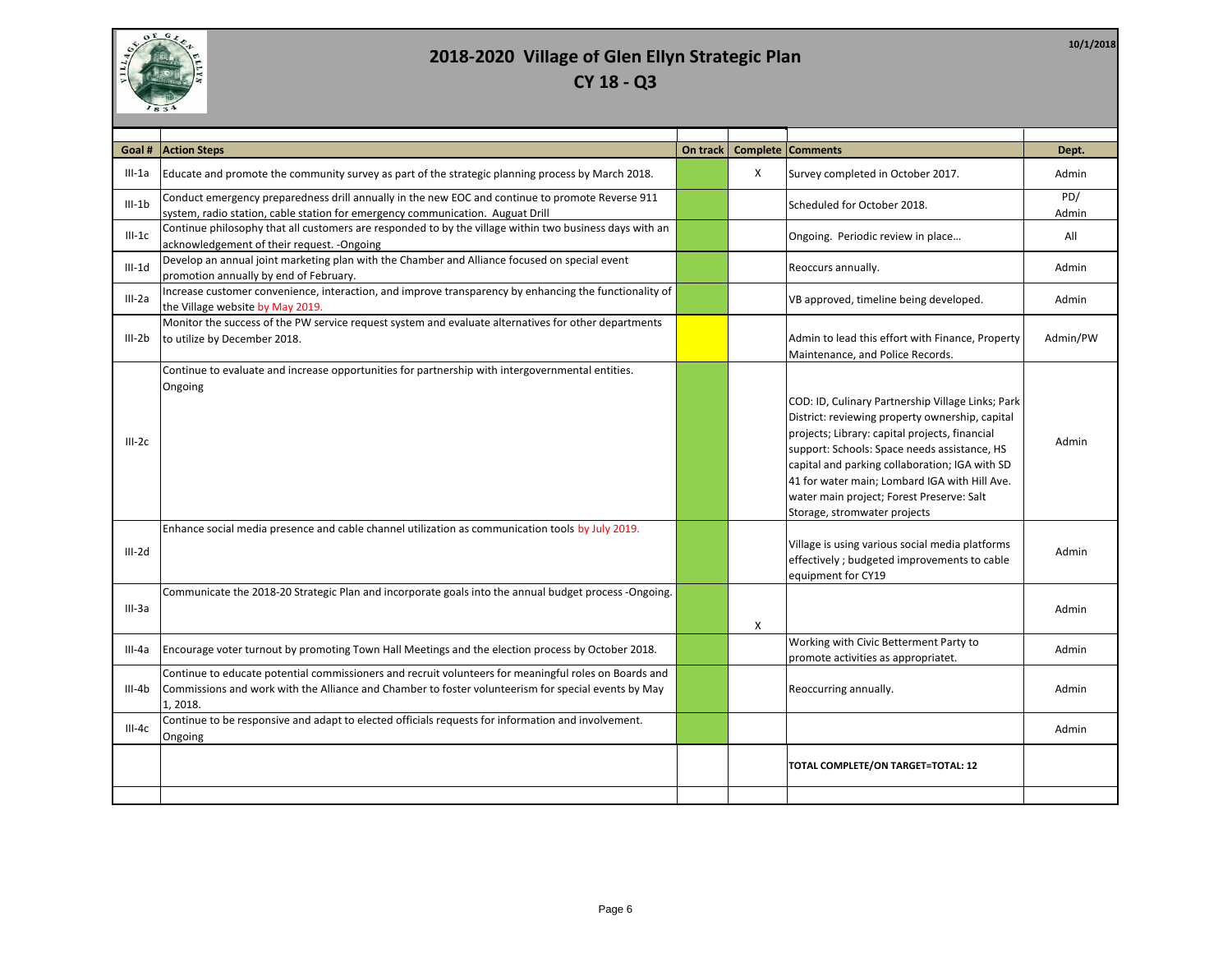

| Strategic Issue IV: FINANCIAL SUSTAINABILITY. Grow revenue and focus spending in line with anticipated resources to meet the highest priority needs and maintain the Village's AAA bond rating. Evaluate<br>the feasibility of consolidating operations, services, procedures, and common tasks within and across departments and explore cost sharing partnerships with intergovernmental groups and recommend |                                                                                                                                                                                                                                                                           |          |         |                                                                                                                                                                                                                                                                        |                   |  |  |
|-----------------------------------------------------------------------------------------------------------------------------------------------------------------------------------------------------------------------------------------------------------------------------------------------------------------------------------------------------------------------------------------------------------------|---------------------------------------------------------------------------------------------------------------------------------------------------------------------------------------------------------------------------------------------------------------------------|----------|---------|------------------------------------------------------------------------------------------------------------------------------------------------------------------------------------------------------------------------------------------------------------------------|-------------------|--|--|
|                                                                                                                                                                                                                                                                                                                                                                                                                 | <b>Goal IV Action Steps</b>                                                                                                                                                                                                                                               | On track |         | <b>Complete Comments</b>                                                                                                                                                                                                                                               | Dept.             |  |  |
| $IV-1a$                                                                                                                                                                                                                                                                                                                                                                                                         | Monitor state budget impacts and identify new revenue sources and grant opportunities to address<br>budget shortfalls including HRST increase and potential new revenues to address capital projects by<br>November 2018.                                                 |          |         | Home Rule increase agreed to in 2018 budget,<br>Food ande Beverage Tax approved for capital<br>projects. Plan to issue bonds by end of year to<br>pay for streetscape, parking garage, and Civic<br>Center renovations. Fees/Fines completed and<br>being implemented. | All               |  |  |
| $IV-1b$                                                                                                                                                                                                                                                                                                                                                                                                         | Evaluate the feasibility of consolidating operations, services, procedures, and common tasks within and<br>across departments and explore cost sharing partnerships with intergovernmental groups and<br>recommend changes as part of budget process annually in October. |          |         | Reoccurring annually.                                                                                                                                                                                                                                                  | All               |  |  |
| $IV-1c$                                                                                                                                                                                                                                                                                                                                                                                                         | Periodically adjust Village fees and fines to be commensurate with the cost of providing services by<br>establishing gradual and appropriate increases in line with other communities by October 2018.                                                                    |          |         | Building Permit, Parking, Business registration,<br>parking fines, and other fees/fines being<br>considered and implemented.                                                                                                                                           | All               |  |  |
| $IV-1d$                                                                                                                                                                                                                                                                                                                                                                                                         | Evaluate opportunities to utilize technology to consolidate functions, streamline work<br>processes, and deliver services more efficiently by December 2018.                                                                                                              |          |         | developing a Five-Year Plan                                                                                                                                                                                                                                            | All               |  |  |
| $IV-1e$                                                                                                                                                                                                                                                                                                                                                                                                         | Automate the Accounts Payable process by December 2018.                                                                                                                                                                                                                   |          |         | Budgeted for and installing necessary software,<br>pilot program in 2018 Q2.                                                                                                                                                                                           | Finance/<br>Admin |  |  |
| $IV-2a$                                                                                                                                                                                                                                                                                                                                                                                                         | Develop a five-year Capital Improvement Plan (CIP) to guide future capital investment and present to<br>Village Board as part of annual budget process annually by August 2018.                                                                                           |          |         | Reoccurring annually.                                                                                                                                                                                                                                                  | Finance/<br>Admin |  |  |
| $IV-2b$                                                                                                                                                                                                                                                                                                                                                                                                         | Complete annual five year forecast by October 2018.                                                                                                                                                                                                                       |          |         | Reoccurring annually.                                                                                                                                                                                                                                                  | Finance           |  |  |
| $IV-2c$                                                                                                                                                                                                                                                                                                                                                                                                         | Complete the Financial Scorecard by August 2019.                                                                                                                                                                                                                          |          |         | Scheduled for next year                                                                                                                                                                                                                                                | Finance           |  |  |
| $IV-2d$                                                                                                                                                                                                                                                                                                                                                                                                         | Receive the budget and audit awards from GFOA by October 1, 2018.                                                                                                                                                                                                         |          |         | Reoccurring annually.                                                                                                                                                                                                                                                  | Finance           |  |  |
| $IV-2e$                                                                                                                                                                                                                                                                                                                                                                                                         | Review reserve policy for all funds by May 2018.                                                                                                                                                                                                                          |          | X       | Completed General Fund, W&S and<br>Links/Reserve 22 are being evaluated.<br>Scheduled for approval in July                                                                                                                                                             | Finance           |  |  |
| Iv-3a                                                                                                                                                                                                                                                                                                                                                                                                           | Create succession plans in all departments and continually review staffing allocation and needs. -<br>Ongoing                                                                                                                                                             |          | Ongoing | Discussing internally.                                                                                                                                                                                                                                                 | All               |  |  |
| $IV-3b$                                                                                                                                                                                                                                                                                                                                                                                                         | Foster training, continuing education, skill development, and cross-training for personnel by October 1,<br>2018.                                                                                                                                                         |          | Ongoing |                                                                                                                                                                                                                                                                        | All               |  |  |
|                                                                                                                                                                                                                                                                                                                                                                                                                 |                                                                                                                                                                                                                                                                           |          |         | TOTAL COMPLETE/ON TARGET=TOTAL: 12                                                                                                                                                                                                                                     |                   |  |  |
|                                                                                                                                                                                                                                                                                                                                                                                                                 |                                                                                                                                                                                                                                                                           |          |         |                                                                                                                                                                                                                                                                        |                   |  |  |